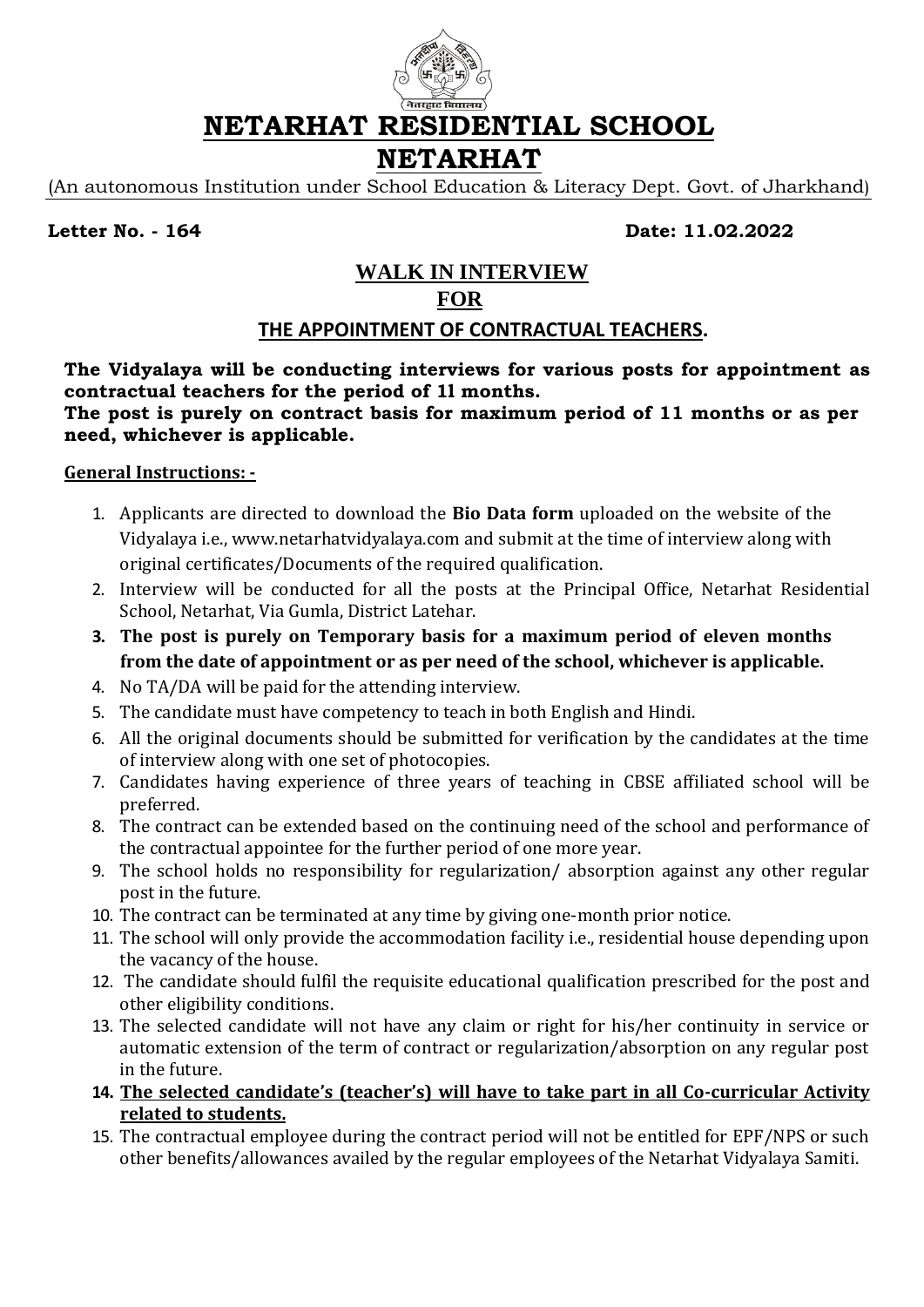#### 16. SCHEDULE OF REGISTRATION:

| <b>Post</b>                                    | Date of<br><b>Interview</b> | <b>Registration Time</b> | <b>Interview Time</b> |
|------------------------------------------------|-----------------------------|--------------------------|-----------------------|
| English - 02 Post                              | 26.02.2022                  | 08:30 AM to 09:15 AM     | 12:30 PM to 5:30 PM   |
| Sanskrit - 01 Post                             | 26.02.2022                  | 08:30 AM to 09:15 AM     | 12:30 PM to 5:30 PM   |
| Social Science (Political/History)-<br>01 Post | 27.02.2022                  | 08:30 AM to 09:15 AM     | 12:30 PM to 5:30 PM   |
| Hindi - 01 Post                                | 27.02.2022                  | 08:30 AM to 09:15 AM     | 12:30 PM to 5:30 PM   |

## **17.Eligibility Criteria and Qualifications:**

#### **Venue: Netarhat Residential School, Netarhat.**

| Post &<br><b>Subject</b> | Qualification                                                                                                                                                                                                                                                                                                                                                                       | Monthly<br>Honorarium<br>for<br>Contractual<br><b>Teachers</b> |
|--------------------------|-------------------------------------------------------------------------------------------------------------------------------------------------------------------------------------------------------------------------------------------------------------------------------------------------------------------------------------------------------------------------------------|----------------------------------------------------------------|
| English                  | <b>Essential:</b><br>1. Master Degree from a recognized University with at least<br>55% marks in aggregated in English.<br>2.B. Ed degree from recognized University<br>3. Competence to teach through English Medium.<br>Desirable:<br>1. Knowledge of computer applications.<br>2. Experience of three years of teaching in CBSE<br>affiliated school.                            | 35,750.00                                                      |
| Hindi                    | <b>Essential:</b><br>1. Master Degree from a recognized University with at least<br>55% marks in aggregated in Hindi.<br>2.B. Ed degree from recognized University.<br>Desirable:<br>1. Knowledge of computer applications.<br>2. Experience of three years of teaching in CBSE<br>affiliated school.                                                                               | 35,750.00                                                      |
| Social<br>Science        | <b>Essential:</b><br>1. Master Degree from a recognized University with at least<br>55% marks in aggregated in Political Science/History.<br>2.B. Ed degree from recognized University.<br>3. Competence to teach through English & Hindi Medium.<br>Desirable:<br>1. Knowledge of computer applications.<br>2. Experience of three years of teaching in CBSE<br>affiliated school. | 35,750.00                                                      |
| Sanskrit                 | <b>Essential:</b><br>1. Master Degree from a recognized University with at least<br>55% marks in aggregated in Sanskrit.<br>2.B. Ed degree from recognized University.<br>Desirable:<br>1. Knowledge of computer applications.<br>2. Experience of three years of teaching in CBSE<br>affiliated school.                                                                            | 35,750.00                                                      |

**Principal**  Sd/- Netarhat Residential School Netarhat